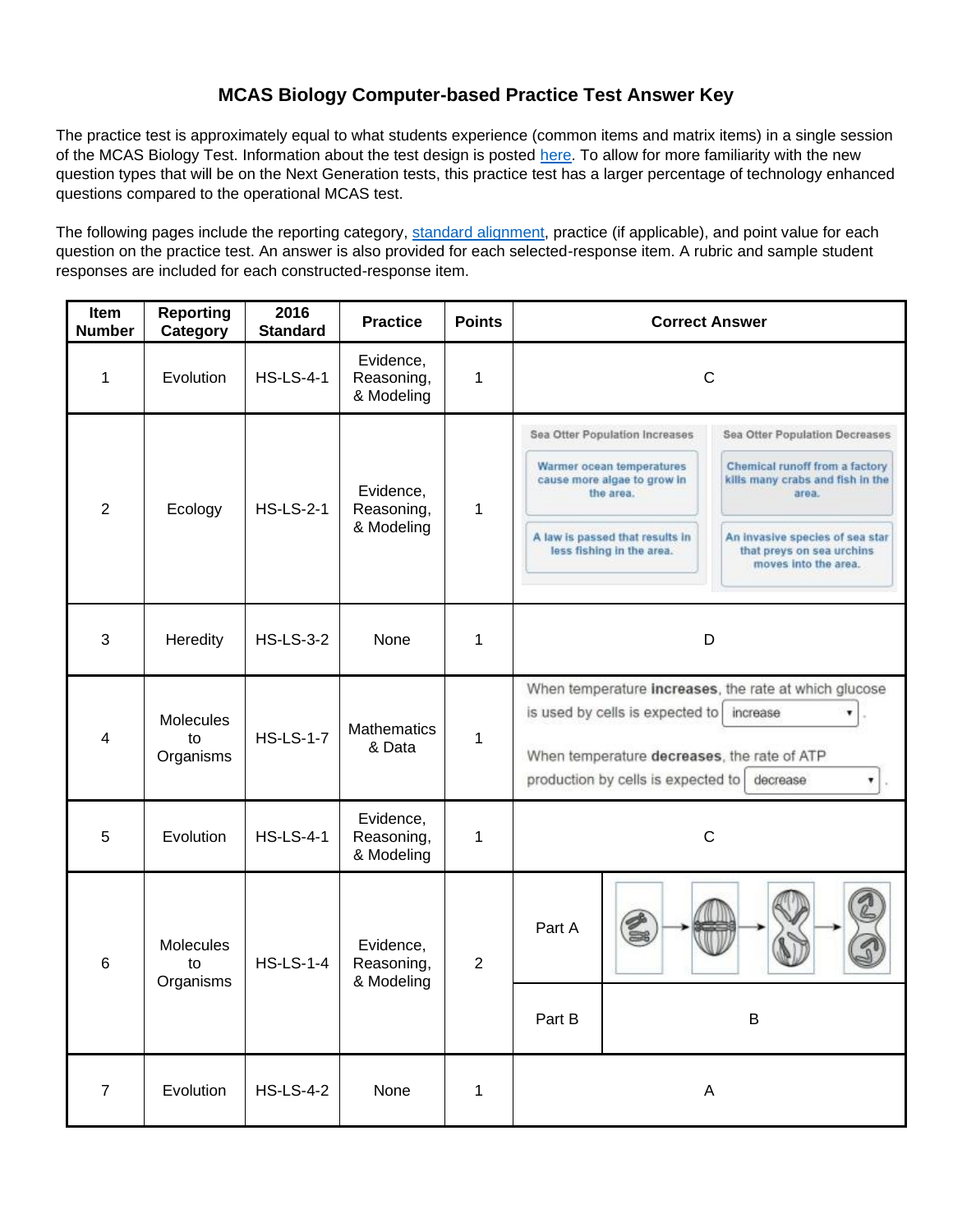| Item<br><b>Number</b> | <b>Reporting</b><br>Category | 2016<br><b>Standard</b> | <b>Practice</b>                       | <b>Points</b> | <b>Correct Answer</b>                                                                                                                                                  |  |
|-----------------------|------------------------------|-------------------------|---------------------------------------|---------------|------------------------------------------------------------------------------------------------------------------------------------------------------------------------|--|
| 8                     | Molecules<br>to<br>Organisms | <b>HS-LS-1-1</b>        | Evidence,<br>Reasoning,<br>& Modeling | 1             | D                                                                                                                                                                      |  |
| $9\,$                 | Heredity                     | <b>HS-LS-3-3</b>        | Evidence,<br>Reasoning,<br>& Modeling | 1             | Generation<br>I<br>$\mathbf{II}$<br>ш<br>IV                                                                                                                            |  |
| 10                    | Molecules<br>to<br>Organisms | <b>HS-LS-1-5</b>        | None                                  | 1             | C, E                                                                                                                                                                   |  |
| 11                    | Heredity                     | <b>HS-LS-3-3</b>        | None                                  | 1             | For a genetically engineered trait to be inherited by<br>offspring from their parents, a<br>must be<br>gene<br>$\mathbf{v}$<br>present in the parents'<br>gametes<br>۷ |  |
| 12                    | Ecology                      | <b>HS-LS-2-5</b>        | Evidence,<br>Reasoning,<br>& Modeling | $\mathbf{2}$  | CO <sub>2</sub><br>Photosynthesis<br>Respiration<br>Plants<br>Part A<br>Animals<br>Combustion<br>Decomposers<br>Decomposition<br>Fossil fuels                          |  |
|                       |                              |                         |                                       |               | Part B<br>D                                                                                                                                                            |  |
| 13                    | Molecules<br>to<br>Organisms | <b>HS-LS-1-4</b>        | Evidence,<br>Reasoning,<br>& Modeling | 1             | G<br>T<br>A.<br>C<br>Original DNA Strand<br>T<br>New DNA Strand<br>$\mathbf{c}$<br>$\mathbb T$<br>$\mathsf A$<br>$\mathtt{G}$<br>$\mathsf{A}$                          |  |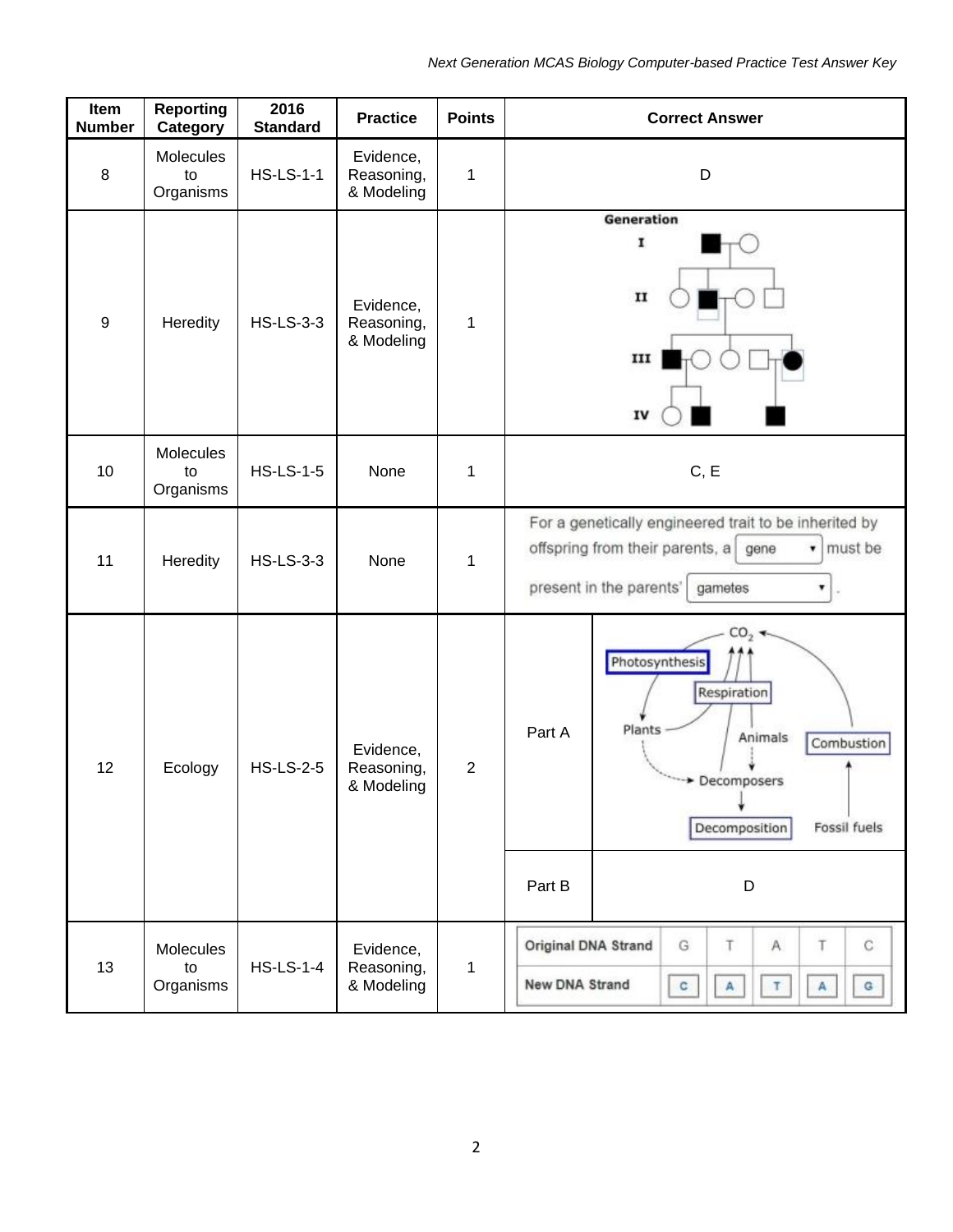| <b>Module:</b> Students read about a scientific scenario or phenomenon and then answered three 1-point<br>questions, one 2-point question, and one constructed response question worth 3 points. |                              |                         |                                       |                |                                                                                                                                                         |  |  |  |  |
|--------------------------------------------------------------------------------------------------------------------------------------------------------------------------------------------------|------------------------------|-------------------------|---------------------------------------|----------------|---------------------------------------------------------------------------------------------------------------------------------------------------------|--|--|--|--|
| Item<br><b>Number</b>                                                                                                                                                                            | <b>Reporting</b><br>Category | 2016<br><b>Standard</b> | <b>Practice</b>                       | <b>Points</b>  | <b>Correct Answer</b>                                                                                                                                   |  |  |  |  |
| 14                                                                                                                                                                                               | Ecology                      | <b>HS-LS-2-1</b>        | None                                  | 1              | Based on the information provided, the<br>ecological relationship between the Ormia fly<br>and the field cricket can be described as<br>parasitism<br>۷ |  |  |  |  |
| 15                                                                                                                                                                                               | Evolution                    | <b>HS-LS-4-2</b>        | None                                  | 1              | D                                                                                                                                                       |  |  |  |  |
| 16                                                                                                                                                                                               | Heredity                     | <b>HS-LS-3-4</b>        | Evidence,<br>Reasoning,<br>& Modeling | 1              | <b>Wing Phenotype</b><br>Wild-Type<br>Flatwing<br>Ormia<br>advantage<br>disadvantage<br>flies present<br>Environmental                                  |  |  |  |  |
|                                                                                                                                                                                                  |                              |                         |                                       |                | Condition<br>Ormia flies not<br>advantage<br>present                                                                                                    |  |  |  |  |
| 17                                                                                                                                                                                               | Ecology                      | <b>HS-LS-2-1</b>        | <b>Mathematics</b><br>& Data          | $\overline{2}$ | The size of the Ormia fly population on Kauai<br>would have decreased<br>• between<br>Part A<br>1995 and 1999.                                          |  |  |  |  |
|                                                                                                                                                                                                  |                              |                         |                                       |                | Part B<br>D                                                                                                                                             |  |  |  |  |
| 18                                                                                                                                                                                               | Ecology                      | <b>HS-LS-2-6</b>        | None                                  | 3              | See scoring guide and sample student responses<br>below.<br>(Maximum of 3 points)                                                                       |  |  |  |  |
| 19                                                                                                                                                                                               | Heredity                     | <b>HS-LS-3-4</b>        | <b>Mathematics</b><br>& Data          | 1              | The student's claim is consistent<br>. with the data because the data show<br>a range of heights among the students                                     |  |  |  |  |
| 20                                                                                                                                                                                               | Ecology                      | <b>HS-LS-2-1</b>        | Mathematics<br>& Data                 | 1              | D                                                                                                                                                       |  |  |  |  |
| 21                                                                                                                                                                                               | Evolution                    | <b>HS-LS-4-2</b>        | Evidence,<br>Reasoning,<br>& Modeling | 1              | $\mathsf C$                                                                                                                                             |  |  |  |  |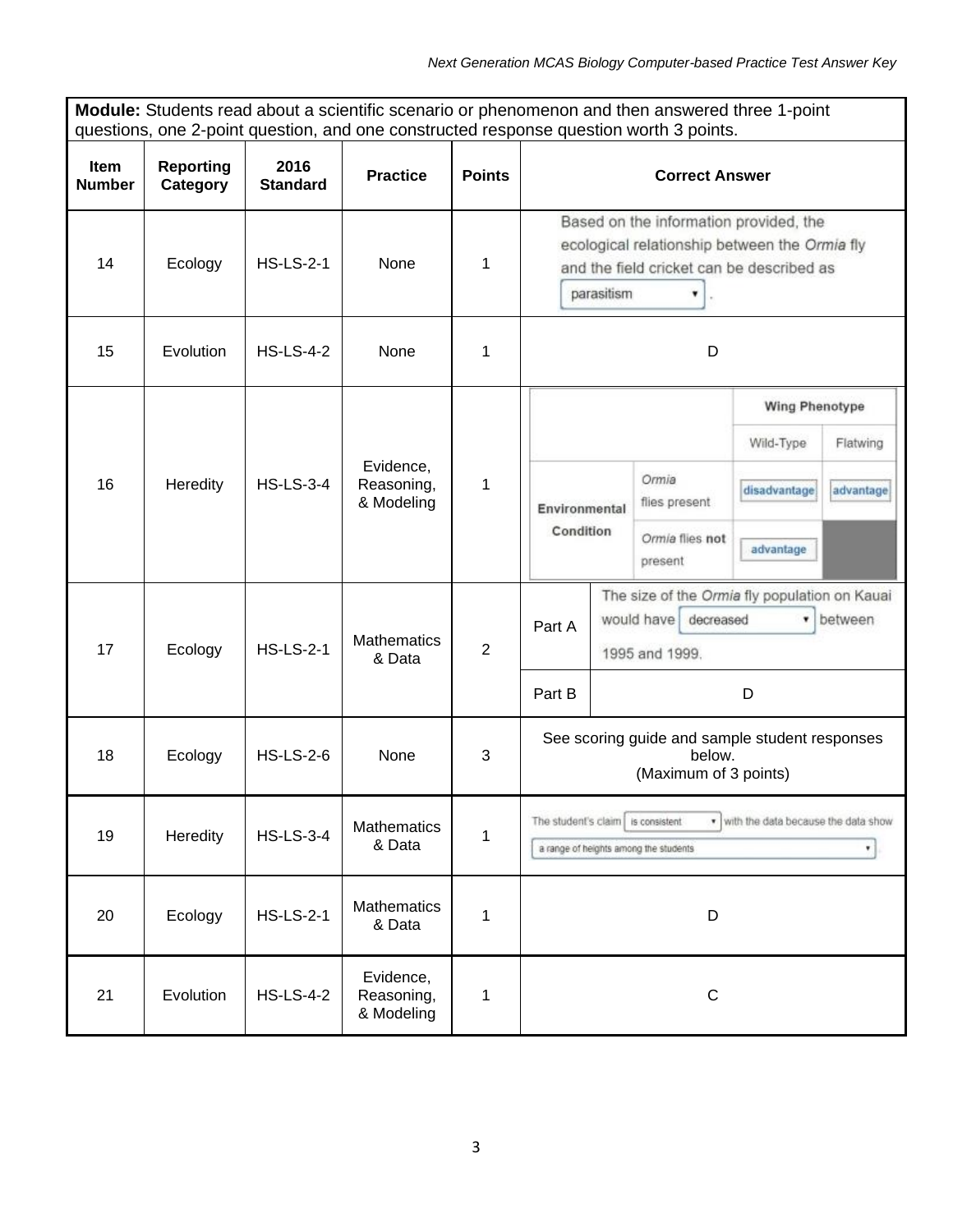| Item<br><b>Number</b> | <b>Reporting</b><br>Category | 2016<br><b>Standard</b> | <b>Practice</b>                       | <b>Points</b>  |             |                                                                                     | <b>Correct Answer</b>                |                                         |                                              |                                            |
|-----------------------|------------------------------|-------------------------|---------------------------------------|----------------|-------------|-------------------------------------------------------------------------------------|--------------------------------------|-----------------------------------------|----------------------------------------------|--------------------------------------------|
|                       |                              |                         | Evidence,<br>Reasoning,<br>& Modeling | $\overline{2}$ | Part A<br>B |                                                                                     |                                      |                                         |                                              |                                            |
| 22                    | Ecology                      | <b>HS-LS-2-4</b>        |                                       |                | Part B      | convert sunlight into<br>chemical energy<br>depend on other<br>organisms for energy | Producers<br>$^\circledR$<br>$\circ$ | Primary<br>Consumers<br>O<br>$_{\odot}$ | Secondary<br>Consumers<br>O<br>$\circledast$ | Tertiary<br>Consumers<br>o<br>$^\circledR$ |
| 23                    | Molecules<br>to<br>Organisms | <b>HS-LS-1-1</b>        | Evidence,<br>Reasoning,<br>& Modeling | $\overline{2}$ | Part A      | <b>DNA</b><br>70000000<br>$x = 0$<br>Protein<br><b>RNA</b>                          |                                      |                                         |                                              |                                            |
|                       |                              |                         |                                       |                | Part B      |                                                                                     |                                      | $\mathsf{C}$                            |                                              |                                            |
| 24                    | Molecules<br>to<br>Organisms | <b>HS-LS-1-2</b>        | Evidence,<br>Reasoning,<br>& Modeling | 1              | mouth       | stomach                                                                             |                                      | small intestine                         |                                              | large intestine                            |
| 25                    | Evolution                    | <b>HS-LS-4-1</b>        | None                                  | 1              |             |                                                                                     | D                                    |                                         |                                              |                                            |
| 26                    | Heredity                     | <b>HS-LS-1-1</b>        | Evidence,<br>Reasoning,<br>& Modeling | $\mathbf 1$    |             |                                                                                     | D, E                                 |                                         |                                              |                                            |
| 27                    | Molecules<br>to<br>Organisms | <b>HS-LS-1-2</b>        | None                                  | 1              |             |                                                                                     | A, E                                 |                                         |                                              |                                            |
| 28                    | Evolution                    | <b>HS-LS-4-2</b>        | Evidence,<br>Reasoning,<br>& Modeling | $\overline{4}$ |             | See scoring guide and sample student responses<br>(Maximum of 4 points)             | below.                               |                                         |                                              |                                            |
| 29                    | Heredity                     | <b>HS-LS-3-3</b>        | <b>Mathematics</b><br>& Data          | $\overline{4}$ |             | See scoring guide and sample student responses<br>(Maximum of 4 points)             | below.                               |                                         |                                              |                                            |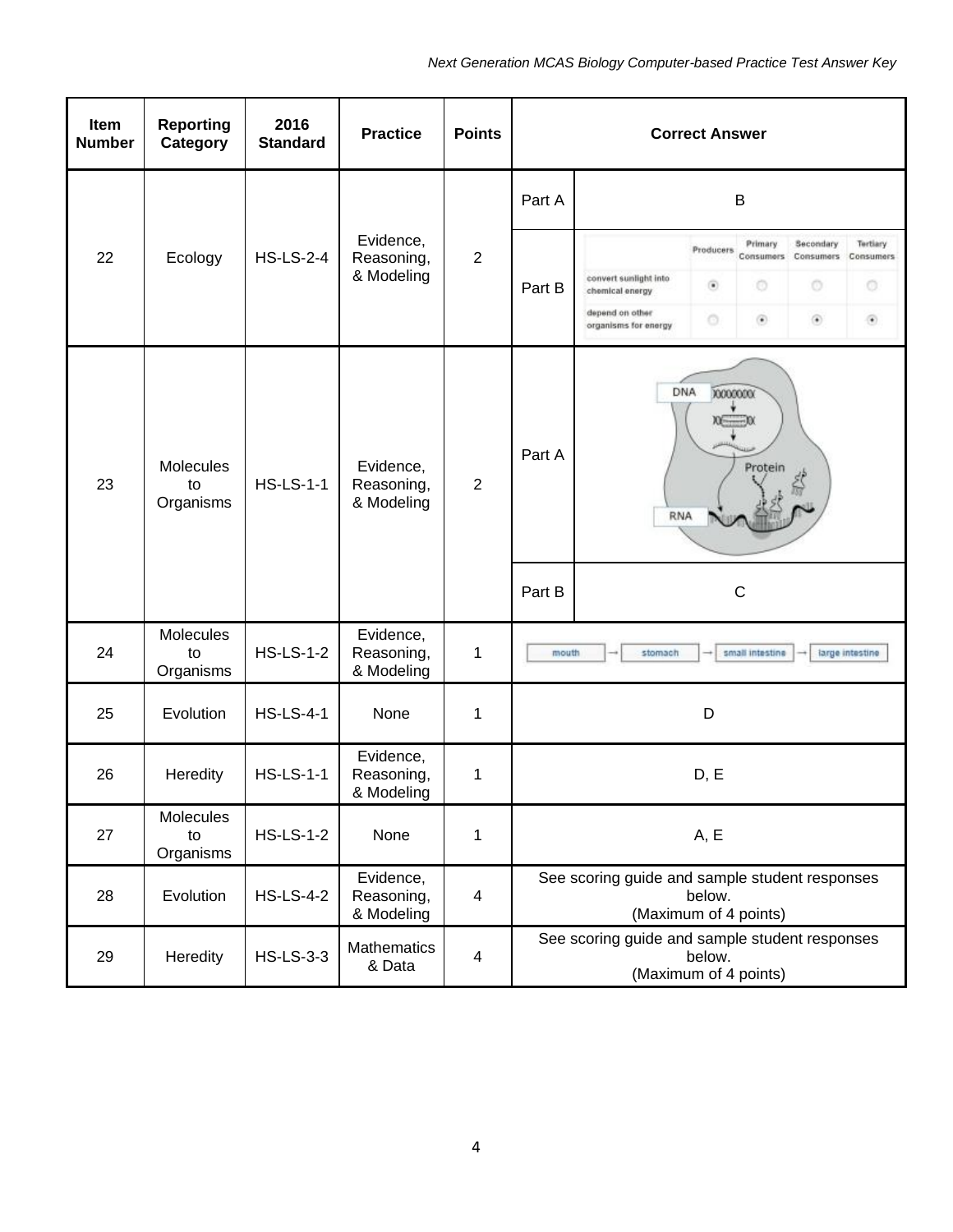# **Question 18: Scoring Guide**

| <b>Score</b> | <b>Description</b>                                                                                                                                                                                                                                                                                                                                                               |
|--------------|----------------------------------------------------------------------------------------------------------------------------------------------------------------------------------------------------------------------------------------------------------------------------------------------------------------------------------------------------------------------------------|
| $\mathbf{3}$ | The response demonstrates a thorough understanding of the effects of human activities on<br>biodiversity and ecosystem health. The response clearly describes two characteristics of an<br>organism that would allow it to become an invasive species. The response also clearly explains why<br>people are concerned about invasive species being introduced into an ecosystem. |
| 2            | The response demonstrates a partial understanding of the effects of human activities on biodiversity<br>and ecosystem health.                                                                                                                                                                                                                                                    |
|              | The response demonstrates a minimal understanding of the effects of human activities on<br>biodiversity and ecosystem health.                                                                                                                                                                                                                                                    |
| O            | The response is incorrect or contains some correct work that is irrelevant to the skill or concept<br>being measured.                                                                                                                                                                                                                                                            |

# **Question 18: Sample Student Responses** *(Actual Student Responses)*

| <b>Score</b> | Part           | <b>Student Response</b>                                                                                                                                                                                                                                                                                                                          |  |  |  |  |  |
|--------------|----------------|--------------------------------------------------------------------------------------------------------------------------------------------------------------------------------------------------------------------------------------------------------------------------------------------------------------------------------------------------|--|--|--|--|--|
| 3            | $\overline{A}$ | Characteristics of an invasive species are that the species has no natural predators in its new area and<br>is able to reproduce quickly.                                                                                                                                                                                                        |  |  |  |  |  |
|              | B              | An invasive species has no natural predators in the area or none adapted to it, which allows the species<br>to flourish and reproduce quickly. This can lead to overpopulation, which can eliminate any<br>population or species in that area which may be prey to the invasive species. Such can disrupt the<br>natural ecosystem of that area. |  |  |  |  |  |
| 2            | A              | The ability to understand your prey's mating call in order to lay your eggs in them. Also it had no<br>predators to keep its population in check.                                                                                                                                                                                                |  |  |  |  |  |
|              | B              | Invasive species can destroy large amounts of the ecosystem with their large numbers and possibly<br>large appetites, decrease the biodiversity of those ecosystems, and could possibly make the native<br>species in that ecosystem die out.                                                                                                    |  |  |  |  |  |
| 1            | A              | The <i>Ormia</i> flies are an invasive species because they have no natural predator and they have the best<br>traits to survive the environment.                                                                                                                                                                                                |  |  |  |  |  |
|              | B              | Invasive species do not have natural predators and therefore they cannot be killed by any organism in<br>the environment.                                                                                                                                                                                                                        |  |  |  |  |  |
| 0            | $\overline{A}$ | 2 characteristics of an organism the ormia fly has that would allow it to become an invasive species<br>are that it could sing and fly                                                                                                                                                                                                           |  |  |  |  |  |
|              | B              | people would be concernd because the invasive species is different from everything they've seen                                                                                                                                                                                                                                                  |  |  |  |  |  |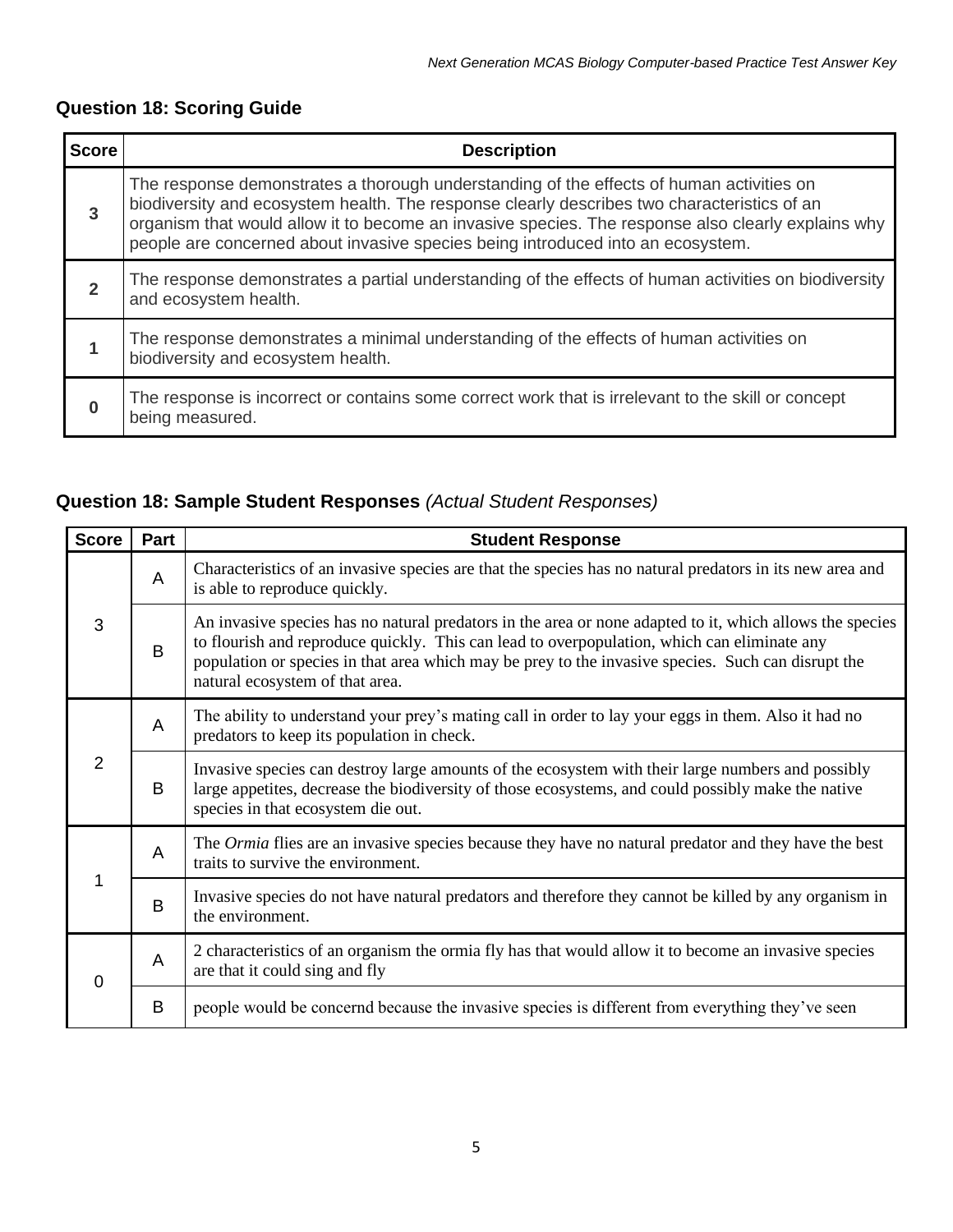# **Question 28: Scoring Guide**

| <b>Score</b>   | <b>Description</b>                                                                                                                                                                                                                                                                                                                                                                                                                    |
|----------------|---------------------------------------------------------------------------------------------------------------------------------------------------------------------------------------------------------------------------------------------------------------------------------------------------------------------------------------------------------------------------------------------------------------------------------------|
| 4              | The response demonstrates a thorough understanding of evolution through natural selection. The<br>response clearly describes how the number of fruit flies that can detect the toxin will most likely<br>change and clearly explains how this change will occur via natural selection. The response also<br>clearly describes what will most likely happen to the plants' production of the toxin and clearly<br>explains the answer. |
| 3              | The response demonstrates a general understanding of evolution through natural selection.                                                                                                                                                                                                                                                                                                                                             |
| $\overline{2}$ | The response demonstrates a limited understanding of evolution through natural selection.                                                                                                                                                                                                                                                                                                                                             |
|                | The response demonstrates a minimal understanding of evolution through natural selection.                                                                                                                                                                                                                                                                                                                                             |
| O              | The response is incorrect or contains some correct work that is irrelevant to the skill or concept<br>being measured.                                                                                                                                                                                                                                                                                                                 |

# **Question 28: Sample Student Responses** *(Actual Student Responses)*

| <b>Score</b> | Part         | <b>Student Response</b>                                                                                                                                                                                                                                                                                                                                                                                                                                 |
|--------------|--------------|---------------------------------------------------------------------------------------------------------------------------------------------------------------------------------------------------------------------------------------------------------------------------------------------------------------------------------------------------------------------------------------------------------------------------------------------------------|
| 4            | A            | The number of fruit flys in the population that can detect the toxin will most likely increase over the<br>next 25 years.                                                                                                                                                                                                                                                                                                                               |
|              | B            | This prediction will come true because of natural selection. The organisms with the genetic variation<br>are more suited for their environment. Since these fruit flys can sense the toxin, they won't go near it,<br>allowing them to produce more offspring that can also sense the toxin. Flies that do eat the toxic<br>plants won't have as many offspring to carry on their genes. This means the toxin-sensing flies will<br>become more common. |
|              | $\mathsf{C}$ | Based on the changes in fruit flies, the plants will most likely keep putting out toxins. While more<br>fruit flies will know it's there, they still aren't eating the plant. If the toxin is removed, the plant will<br>be consumed.                                                                                                                                                                                                                   |
|              | A            | The population of toxin detecting fruit flies will increase over the next 25 years.                                                                                                                                                                                                                                                                                                                                                                     |
| 3            | B            | According to natural selections, the fruit flies who eat the toxic plant, because they are unable to<br>detect the toxin, will reproduce less frequently. If the non-toxin detecting fruit flies reproduce slower<br>that the toxin detecting ones, then the toxin detecting population will quickly become larger than the<br>non-toxin detecting population.                                                                                          |
|              | $\mathsf{C}$ | The plants production of the toxin will change based on the fruit fly population because if more flies<br>can detect which plants have the toxin in them, the plants without the toxin will quickly be consumed.<br>If more toxic plants survive to reproduce, the will pass on the advantageous toxin gene to their<br>offspring. With more toxic plants producing more toxic offspring, the number of toxic plants will<br>rise.                      |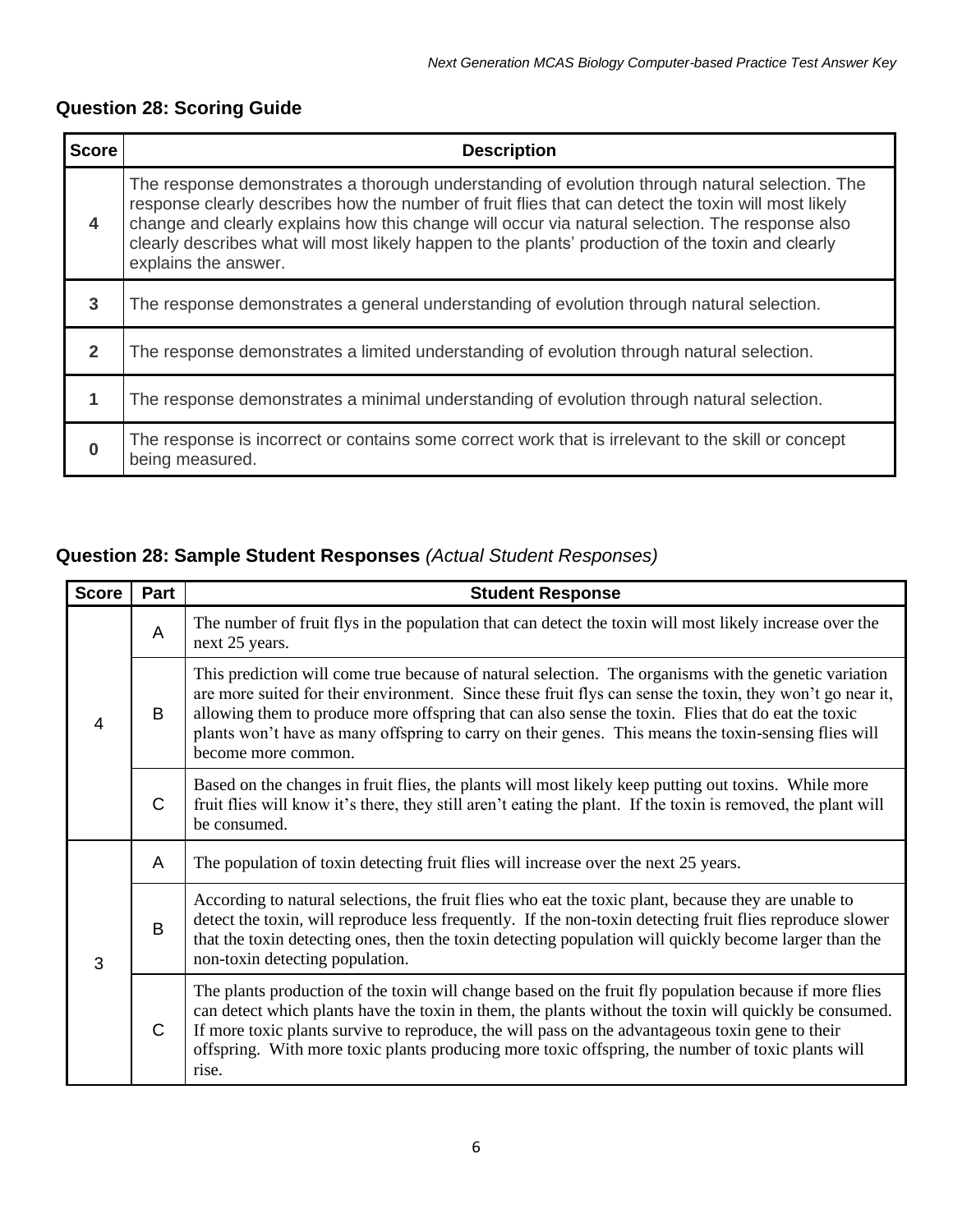| 2        | A            | Their population will increase because they will more successfully be able to reproduce.                                                                                                                                                                                                                                                                |
|----------|--------------|---------------------------------------------------------------------------------------------------------------------------------------------------------------------------------------------------------------------------------------------------------------------------------------------------------------------------------------------------------|
|          | B            | It will occur because the fruit flies who can detect the toxin will avoid the plant and be able to<br>successfully reproduce. But the flies who cannot detect the toxin will eat the plant and not be able to<br>produce more offspring. Therefore, the population who can detect the toxin will increase, while the<br>ones that cannot will decrease. |
|          | $\mathsf C$  | The plants toxin may change to a different type of toxin that the flies cannot detect. This would occur<br>via natural selection.                                                                                                                                                                                                                       |
|          | A            | The fruit flies with the mutation will reproduce in the next 25 years.                                                                                                                                                                                                                                                                                  |
| 1        | B            | The flies will pass down the mutation from generation to generation.                                                                                                                                                                                                                                                                                    |
|          | $\mathsf{C}$ | It will increse because the flies will sense it and the plants can keep populating.                                                                                                                                                                                                                                                                     |
| $\Omega$ | A            | The fruit flies in the population will decreses in the next 25 years.                                                                                                                                                                                                                                                                                   |
|          | B            | The change will occure when the insect eat up the plants because there is a decrease of toxin that<br>protects the plants and insects are highly populated.                                                                                                                                                                                             |
|          | $\mathsf{C}$ | What most likely will happen is that a season will come when the insect will be low in population so<br>the fruit fly will get the chance to produce a new toxin to take over and protect them from being eaten<br>by the insect when they are back.                                                                                                    |

# **Question 29: Scoring Guide**

| <b>Score</b>     | <b>Description</b>                                                                                                                                                                                                                                                                                                                                                                                                                                                                                                |
|------------------|-------------------------------------------------------------------------------------------------------------------------------------------------------------------------------------------------------------------------------------------------------------------------------------------------------------------------------------------------------------------------------------------------------------------------------------------------------------------------------------------------------------------|
| $\boldsymbol{4}$ | The response demonstrates a thorough understanding of how Mendel's law of independent<br>assortment can be observed through patterns of inheritance such as dihybrid crosses. The response<br>correctly identifies all the possible phenotypes and calculates the ratios for fruit color and fruit<br>shape. The response also clearly explains what is meant by independent assortment and describes<br>one way in which the answers support independent assortment of the fruit color and fruit shape<br>genes. |
| 3                | The response demonstrates a general understanding of how Mendel's law of independent<br>assortment can be observed through patterns of inheritance such as dihybrid crosses.                                                                                                                                                                                                                                                                                                                                      |
| $\overline{2}$   | The response demonstrates a limited understanding of how Mendel's law of independent<br>assortment can be observed through patterns of inheritance such as dihybrid crosses.                                                                                                                                                                                                                                                                                                                                      |
|                  | The response demonstrates a minimal understanding of how Mendel's law of independent<br>assortment can be observed through patterns of inheritance such as dihybrid crosses.                                                                                                                                                                                                                                                                                                                                      |
| O                | The response is incorrect or contains some correct work that is irrelevant to the skill or concept<br>being measured.                                                                                                                                                                                                                                                                                                                                                                                             |